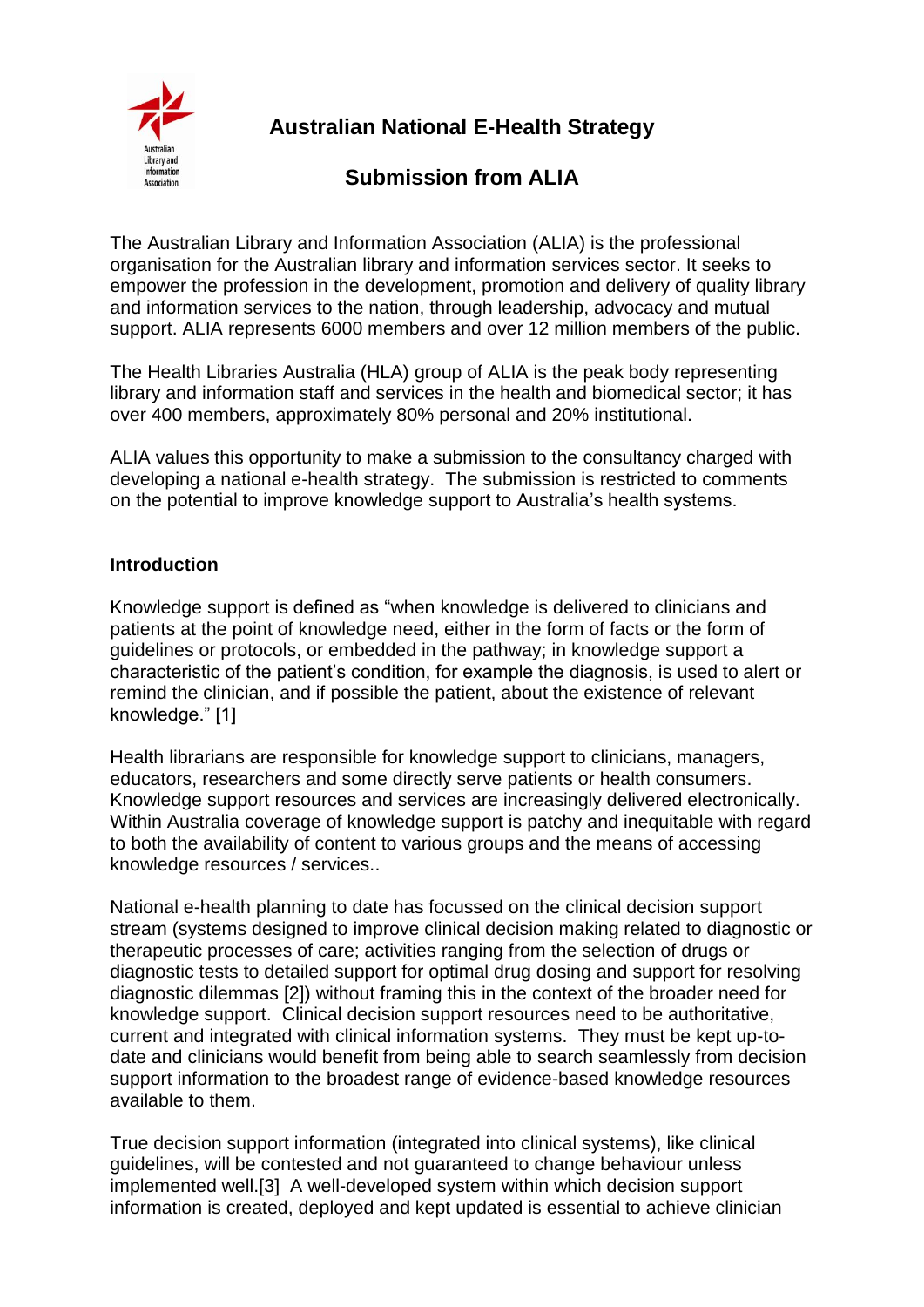acceptance. Additional support is needed for questions not answered by decision support systems.

#### **What the health libraries sector looks like**

- o Health is a diverse sector covering hospitals and other clinical facilities, research institutes, pharmaceutical and biotechnology companies, government departments, regional health services, professional colleges, universities, cooperative research centres, not-for-profit and community organisations, and parts of public library services.
- o The Australian Libraries Gateway on the National Library of Australia <http://www.nla.gov.au/apps/libraries> site shows 448 self described health/medical libraries.
- o There is no policy direction for purchasing and providing access to health knowledge resources and services on a national scale; neither is there any coordination of services or resource provision although some cooperative agreements and networks do exist in a number of sectors to greater or lesser degrees in states and regions.

## **Lessons from other jurisdictions**

A more wholistic approach to knowledge support has been in place in the US and the UK for some time.

The UK has the National Knowledge Service, of which the National Library for Health is an important component. The US has the National Library of Medicine, the National Network of Libraries of Medicine., and the National Institutes of Health Libraries.

Formation of a National Library for Health for Australia would be useful. A look at the types of information provided by the UK and US national libraries gives a picture of the type of capability that could be developed.

In the US, the National Library of Medicine (NLM) <http://www.nlm.nih.gov/> plays a critical role in support of clinical care, research, biotechnology advances, public health, basic research, and system effectiveness reviews. For instance:

- o A national drug information portal <http://druginfo.nlm.nih.gov/drugportal/drugportal.jsp>
- o Specific collections of resources and support for:
	- o Human Genome Resources
	- o Biomedical Research & Informatics
	- o Environmental Health & Toxicology
	- o Health Services Research & Public Health
	- o Health Information Technology
	- o Training & Outreach
	- o Network of Medical Libraries
- o NLM produces over 100 databases for specific purposes <http://www.nlm.nih.gov/databases/>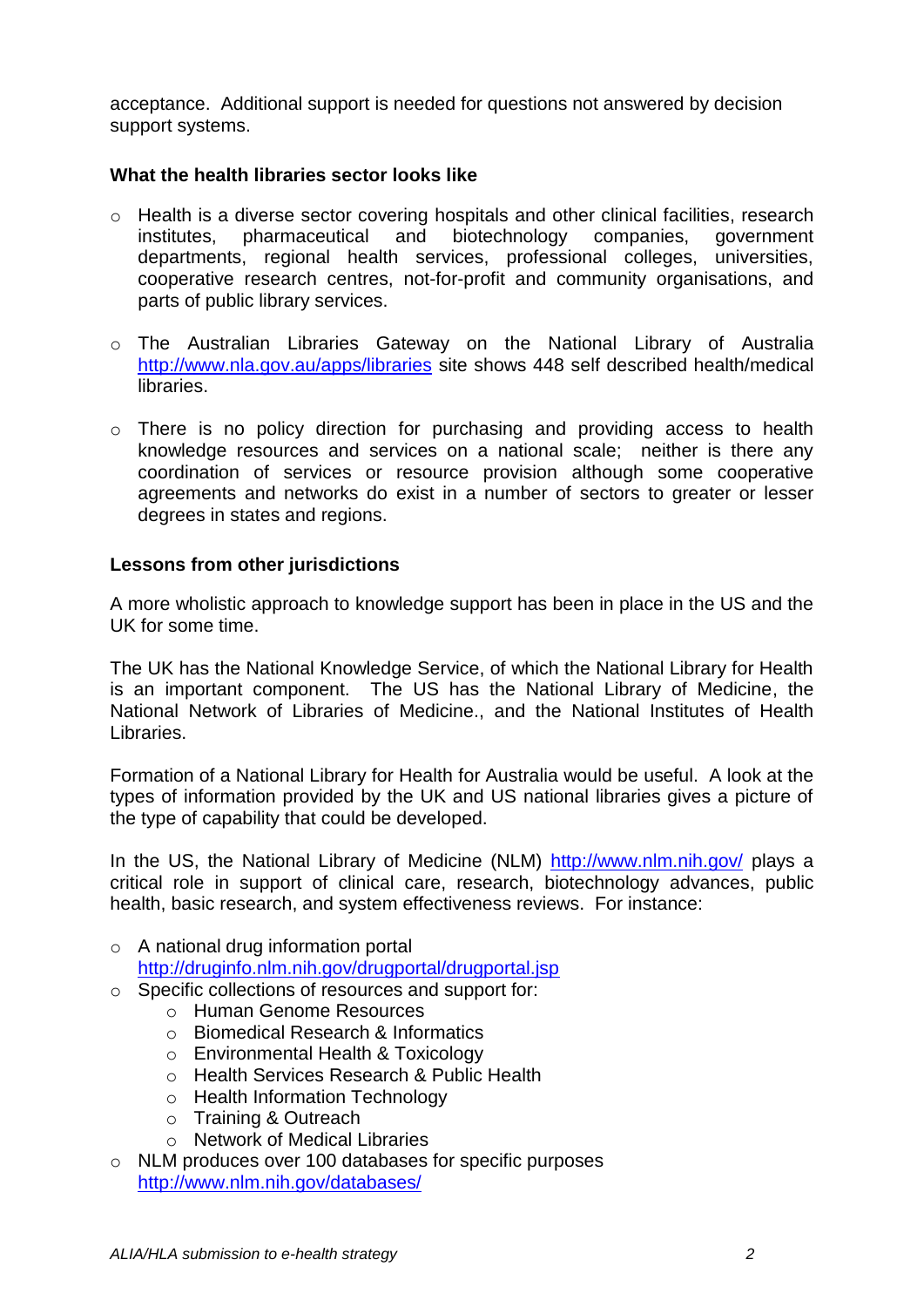The National Institutes of Health (NIH) Library <http://nihlibrary.nih.gov/> is an open stacks biomedical research library whose collection and services are developed to support the programs of the National Institutes of Health and selected U.S. Department of Health and Human Services (HHS) agencies. The mission of the NIH Library is to support the biomedical and behavioural research needs of the NIH community with a comprehensive range of scientific, medical, and administrative information and support services. Informationist' librarians <http://nihlibrary.nih.gov/LibraryServices/Informationists.htm> provide 'a special liaison or librarian-in-context program".

The UK has a National Knowledge Service (NKS) <http://www.nks.nhs.uk/> and a National Library for Health [http://www.library.nhs.uk/.](http://www.library.nhs.uk/) The NKS runs 3 work streams:

- The Best Current Knowledge Service, responsible for the production and procurement of the evidence that clinicians and patients need.
- The National Library for Health, responsible for the organisation and mobilisation of knowledge to meet the needs of users, and the National Knowledge Infrastructure, which will provide the technical standards and solutions to allow knowledge to be delivered where and when it is needed, either as a result of searching or as a prompt or as a message sent directly to the clinician, patient or healthcare professional, drawing their attention to new knowledge which is essential for their care.
- The National Decision Support Service.

In both the US and the UK knowledge support is provided to empower health consumers through NHS Choices <http://www.nhs.uk/Pages/homepage.aspx> , and NLM"s Medline Plus [http://medlineplus.gov/.](http://medlineplus.gov/) In Australia, HealthInsite <http://www.healthinsite.gov.au/> and the Better Health Channel <http://www.betterhealth.vic.gov.au/> have similar roles though there remains tremendous potential to improve coordination in the production of quality best evidence guidelines for patients and health consumers.

The UK Council of Health Informatics Professionals (CHIP) notion of constituencies in health informatics is useful. It gives a picture of the many streams and different skill sets for those working in informatics. It is instructive to examine current e-health activities in Australia against this broader perspective.

#### UKCHIP Constituencies

<http://www.ukchip.man.ac.uk/About/Constituencies>

- o Information and Communications Technology (ICT) The development, management and support of the ICT infrastructure in a healthcare organisation.
- o Health Records The collating, organising, accessing and archiving of patient/client records.
- o Information Management The retrieval, analysis, interpretation and presentation of health data and information.
- o Knowledge Management Providing the knowledge to support health professionals and management staff in their education, training, development and professional practice.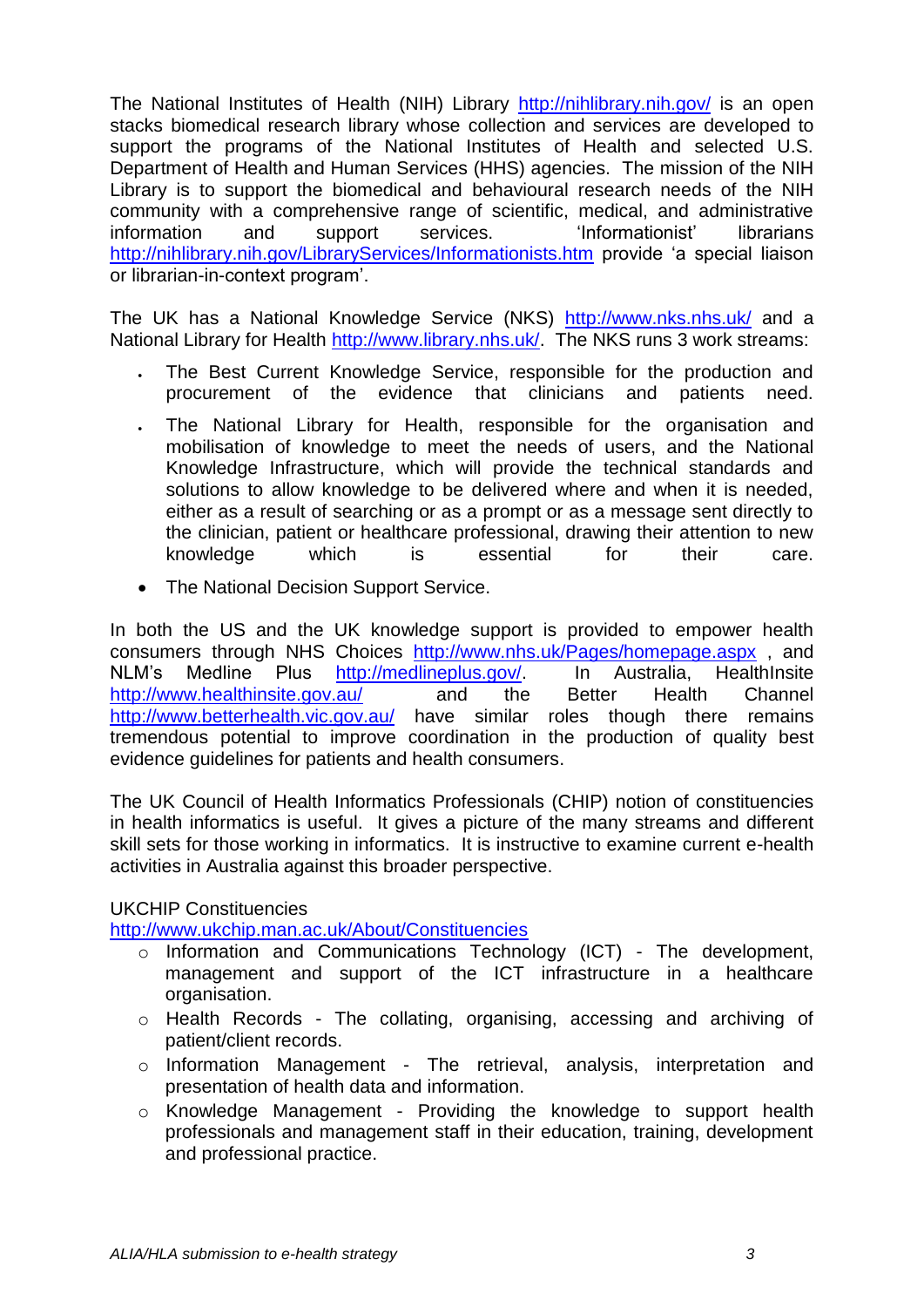- o Senior Health Informatics Managers and Directors of Service Senior Managers and Directors may come from any of the specialist areas, and Directors will report to, or be operating at, organisational Board level.
- o Clinical Informatics The capture, communication and use of patient data and clinical knowledge by doctors and other health professionals.
- o Education, Training and Development (ETD) The assessment of health informatics ETD needs and the planning, delivery and evaluation of ETD courses and programmes.
- o Research Research staff gather data, through both primary and secondary sources, which they evaluate objectively to provide evidence for best practice in health informatics."

# **RECOMMENDATIONS**

Australia needs a knowledge support service with the following capabilities:

- 1. Australia needs a strategic e-health framework that can drive change in policy and coordinate and integrate the efforts of disparate groups and a framework that looks beyond the overly narrow focus of work done to date.
- 2. A true national knowledge service is needed, not a focus simply on clinical decision support tools.
- 3. Infrastructure (such as a National Library for Health) to leverage the efforts of all involved in providing knowledge support.
- 4. A National Library for Health cannot be simply another website. The focus must be on improving integration of access to all resources available to clinicians and on producing (or coordinating the production of) best evidence within a process that has clinician endorsement.
- 5. A policy framework including a national information / knowledge resources, collection and access policy, that identifies how local and national efforts can be better coordinated and specifies selection guidelines and evaluation criteria to aid decision about the adoption of knowledge support products.
- 6. A national articulation for how knowledge (including decision support and clinical guidelines) is to be developed and deployed. The role of different agencies involved in some of this work also needs to be clarified (National Institute of Clinical Studies, National Health & Medical Research Council, Australian Commission on Safety & Quality in Health Care, National Health Call Centre Network, professional associations and other guideline developers).
- 7. Information standards based development of decision support resources so that integration with other online resources is enabled.
- 8. A structure that recognises and supports the knowledge requirements of the total health system (clinical, research, education, biotechnology, public health, biosecurity, consumer decision support).
- 9. Support for the existing network of health libraries to be able to deliver integrated access to electronic resources, those that may be identified as core national content (whether purchased or created), and those that are available at a local library level to a specific client group. Integration relies upon libraries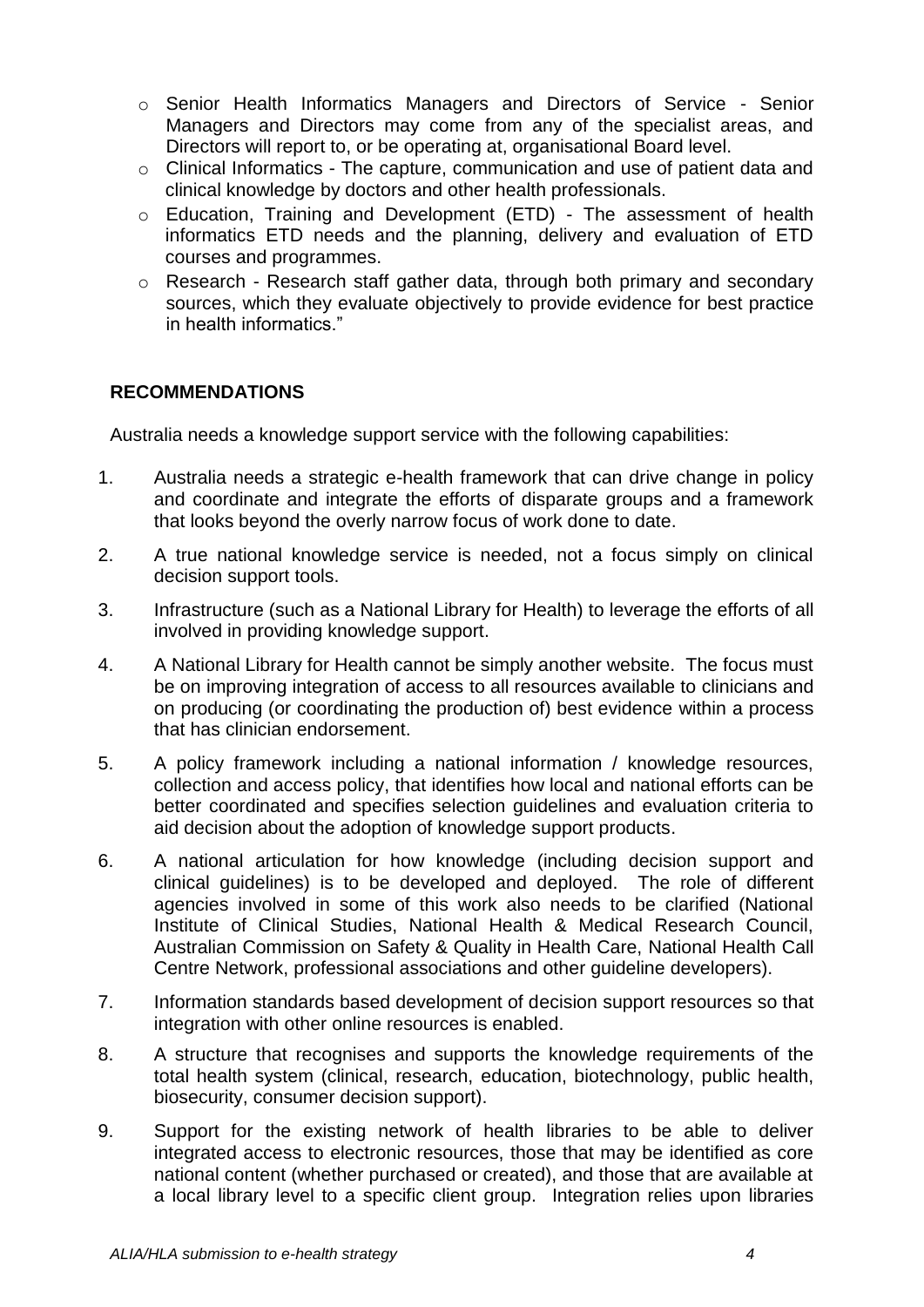using National Information Standards Organization (NISO) <http://www.niso.org/home> and Web Services based development methodologies. Many libraries outside of the university sector struggle to deploy integrated access to electronic resources in a best practice manner. National support is needed to ensure health libraries are able to contribute effectively to the national e-health agenda.

- 10. National coordination of procurement and licensing for published electronic resources (in much the same way as it is done by the Council of Australian University Librarians) [http://www.caul.edu.au/datasets/.](http://www.caul.edu.au/datasets/)
- 11. A mixed model of knowledge support is needed. Australia"s health system is not unitary as it is in the UK. The majority of health libraries are in the publicly funded sector and have no capacity or agreed scope to provide knowledge support outside of the public sector. A level of national provision for resources and information deemed to be "in the public interest" will need to be identified and appropriately funded. An agreed policy framework is needed to identify the roles and responsibilities of different parts of the health system in delivering knowledge support.

#### **Conclusion**

The value of knowledge services is perhaps best summarised by the following quote from Professor Sir Muir Gray, Chief Knowledge Officer of Britain's National Health Service:

> Knowledge is the enemy of disease. The application of what we know from research, from experience, and through the analysis of data will have a bigger impact on health and healthcare than any single drug or technology likely to be introduced in the next decade. The knowledge from these three sources can prevent and minimise the seven major problems encountered in every healthcare system:

- clinical errors;
- poor quality care;
- poor patient experience;
- waste;
- unknowing variation in policy and practice;
- failure to adopt high value innovations;
- over-enthusiastic adoption of low value innovation.[4]

The Health Libraries Australia group supports the development of a national e-health strategy while recommending knowledge support be included as an integral part of any such strategy. Health Libraries Australia is available to respond to any questions that Deloitte"s would like to ask.